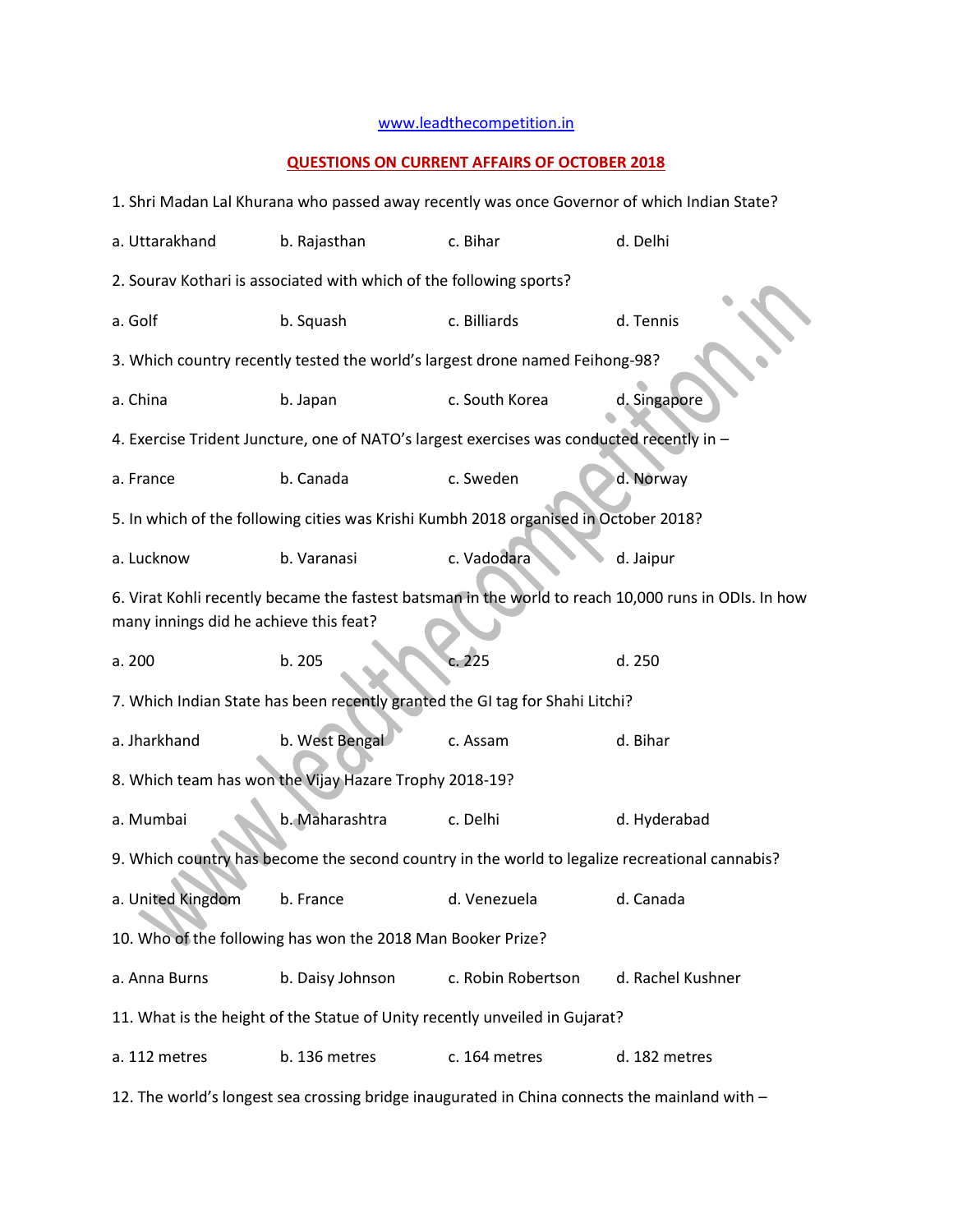| a. Taiwan                                                                                                                                                    | b. Shanghai                                                     | c. Hong Kong                                                                              | d. Wuhan                                                                                             |  |  |  |  |
|--------------------------------------------------------------------------------------------------------------------------------------------------------------|-----------------------------------------------------------------|-------------------------------------------------------------------------------------------|------------------------------------------------------------------------------------------------------|--|--|--|--|
|                                                                                                                                                              |                                                                 | 13. Who of the following has been awarded the Tagore Award for Cultural Harmony 2016?     |                                                                                                      |  |  |  |  |
| a. Ramkinkar Baij                                                                                                                                            | b. Satish Gujral                                                | c. Ram Vanji Sutar                                                                        | d. Anish Kapoor                                                                                      |  |  |  |  |
| 14. In which of the following categories has the Indian Prime Minister Shri Narendra Modi awarded the<br>Champions of the Earth Award by the United Nations? |                                                                 |                                                                                           |                                                                                                      |  |  |  |  |
| a. Science and Innovation                                                                                                                                    |                                                                 | b. Entrepreneurial Vision                                                                 |                                                                                                      |  |  |  |  |
| c. Lifetime Achievement                                                                                                                                      |                                                                 | d. Policy Leadership                                                                      |                                                                                                      |  |  |  |  |
|                                                                                                                                                              |                                                                 | 15. Paul Allen who passed recently was the co-founder of which company?                   |                                                                                                      |  |  |  |  |
| a. Microsoft                                                                                                                                                 | b. Amazon                                                       | c. Apple                                                                                  | d. Oracle                                                                                            |  |  |  |  |
|                                                                                                                                                              | 16. Which team has won the Sultan of Johor Cup 2018?            |                                                                                           |                                                                                                      |  |  |  |  |
| a. India                                                                                                                                                     | b. Great Britain                                                | c. Malaysia                                                                               | d. South Korea                                                                                       |  |  |  |  |
| becoming the world's first fully organic State?                                                                                                              |                                                                 |                                                                                           | 17. Which Indian State has won the Food and Agricultural Organisation's Future Policy Gold award for |  |  |  |  |
| a. Sikkim                                                                                                                                                    | b. Uttarakhand                                                  | c. Himachal Pradesh                                                                       | d. Haryana                                                                                           |  |  |  |  |
|                                                                                                                                                              | 18. Who is the author of the book Ants among Elephants?         |                                                                                           |                                                                                                      |  |  |  |  |
| a. Gauri Lankesh                                                                                                                                             | b. Sujatha Gidla                                                | c. Meeera Sanyal                                                                          | d. Arundhati Roy                                                                                     |  |  |  |  |
|                                                                                                                                                              | 19. Who of the following is the new Solicitor General of India? |                                                                                           |                                                                                                      |  |  |  |  |
| a. Ranjeet Kumar                                                                                                                                             | b. Alok Verma                                                   | c. Tushar Mehta                                                                           | d. KK Venugopal                                                                                      |  |  |  |  |
|                                                                                                                                                              |                                                                 | 20. Which country topped the medals tally at the 2018 Summer Youth Olympics in Argentina? |                                                                                                      |  |  |  |  |
| a. USA                                                                                                                                                       | <b>b</b> . Russia                                               | c. China                                                                                  | d. Japan                                                                                             |  |  |  |  |
| 21. At which of the following places was the International Conference on Status and Protection of Coral<br>Reefs (STAPCOR-2018) held in October 2018?        |                                                                 |                                                                                           |                                                                                                      |  |  |  |  |
| a. Bangaram Island                                                                                                                                           | b. Havelock Islad                                               | c. Sadhu Bet Island                                                                       | d. Agatti Island                                                                                     |  |  |  |  |
| 22. In which of the following fields has the Nobel Prize not been awarded this year?                                                                         |                                                                 |                                                                                           |                                                                                                      |  |  |  |  |
| a. Peace                                                                                                                                                     | b. Economics                                                    | c. Medicine                                                                               | d. Literature                                                                                        |  |  |  |  |
|                                                                                                                                                              |                                                                 |                                                                                           | contly Rower Rating unique tool to ovaluate a players performance was launched by Spectacem          |  |  |  |  |

23. Recently Power Bat, a unique tool to evaluate a players performance was launched by Spectacom, which is a company owned by –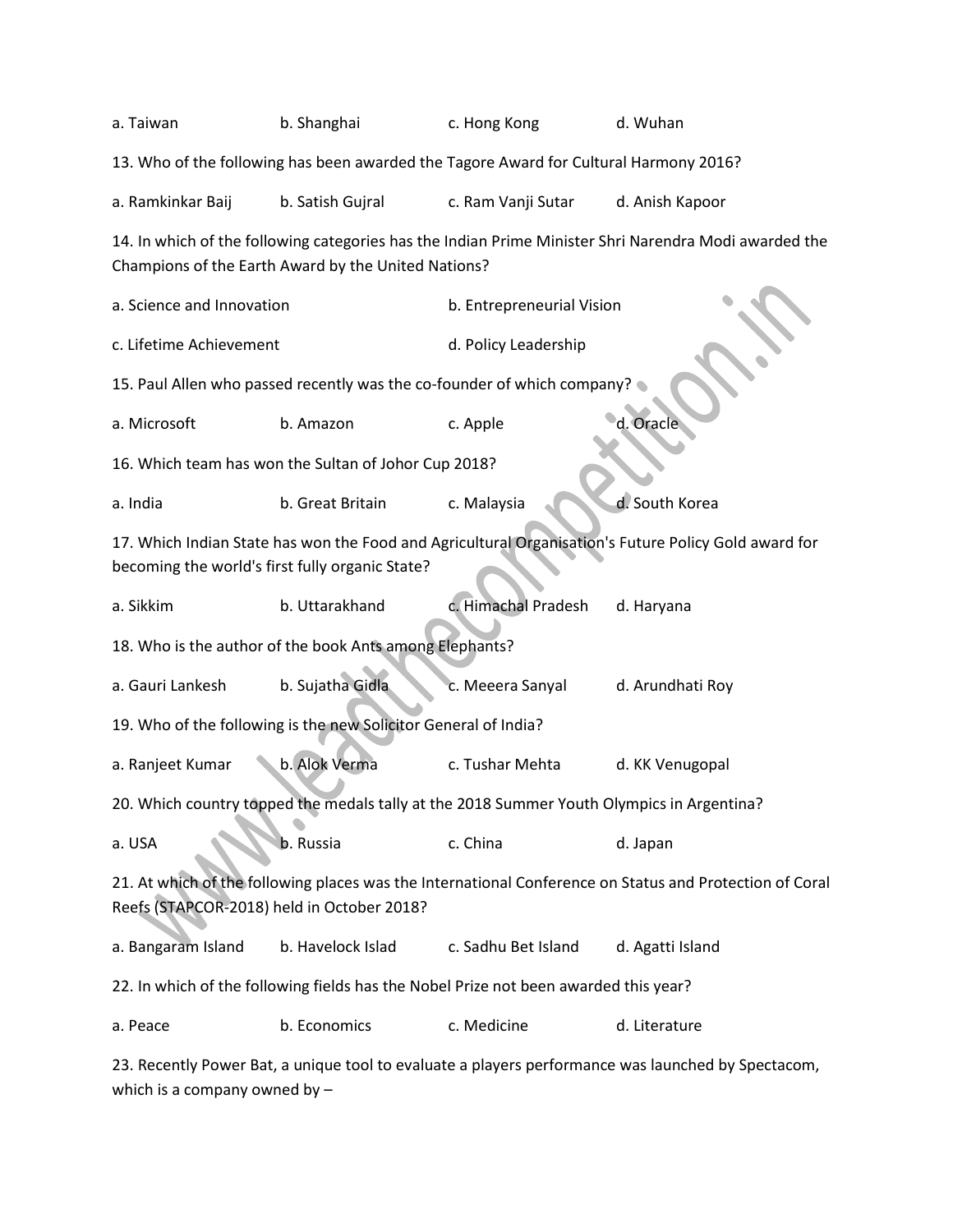| a. Rahul Dravid                                                                                                      | b. Anil Kumble                                                     | c. Ravi Shastri                | d. Sunil Gavaskar                                                                                        |  |  |  |  |
|----------------------------------------------------------------------------------------------------------------------|--------------------------------------------------------------------|--------------------------------|----------------------------------------------------------------------------------------------------------|--|--|--|--|
| 24. Who is the author of the book Brief Answers to the Big Questions?                                                |                                                                    |                                |                                                                                                          |  |  |  |  |
| a. Raghuram Rajan                                                                                                    | b. Stephen Hawking                                                 | c. Shashi Tharoor              | d. Urjit Patel                                                                                           |  |  |  |  |
| 25. Which country sponsored the 2018 UN Day Concert's theme "Traditions of Peace and Non-<br>violence"?              |                                                                    |                                |                                                                                                          |  |  |  |  |
| a. Nepal                                                                                                             | b. Bhutan                                                          | c. India                       | d. Japan                                                                                                 |  |  |  |  |
|                                                                                                                      |                                                                    |                                | 26. Who of the following has been awarded the 2018 United Nations Prize in the field of Human Rights?    |  |  |  |  |
| a. Asma Jahangir                                                                                                     | b. Muhammad Yunus                                                  | c. Malala Yousafzai            | d. Aung San Suu Kyi                                                                                      |  |  |  |  |
| January 2019?                                                                                                        |                                                                    |                                | 27. Of which country has Mr. Jair Bolsonaro been elected the next President set to assume charge in      |  |  |  |  |
| a. Spain                                                                                                             | b. France                                                          | c. Mexico                      | d. Brazil                                                                                                |  |  |  |  |
| 2020?                                                                                                                |                                                                    |                                | 28. In which city of China is the launching of an artificial moon to illuminate street lights planned in |  |  |  |  |
| a. Tianjin                                                                                                           | b. Chengdu                                                         | c. Shenzen                     | d. Wuhan                                                                                                 |  |  |  |  |
|                                                                                                                      | 29. Sandeep Bakshi is the new CEO of which of the following banks? |                                |                                                                                                          |  |  |  |  |
| a. Yes Bank                                                                                                          | b. HDFC Bank                                                       | c. ICICI Bank                  | d. Federal Bank                                                                                          |  |  |  |  |
|                                                                                                                      |                                                                    |                                | 30. Which country recently stripped the honorary citizenship of Myanmarese leader Aung San Suu Kyi?      |  |  |  |  |
| a. Canada                                                                                                            | b. France                                                          | c. Japan                       | d. Saudi Arabia                                                                                          |  |  |  |  |
| 31. Which university signed an MoU with Indian Space Research Organisation to set up a space<br>applications centre? |                                                                    |                                |                                                                                                          |  |  |  |  |
| a. Central University of Jammu                                                                                       |                                                                    | b. University of Allahabad     |                                                                                                          |  |  |  |  |
| c. Banaras Hindu University                                                                                          |                                                                    | d. Central University of Bihar |                                                                                                          |  |  |  |  |
| 32. Which organization has developed a mobile health app for the citizens of India?                                  |                                                                    |                                |                                                                                                          |  |  |  |  |
| a. Medical Council of India                                                                                          |                                                                    | b. AIIMS, New Delhi            |                                                                                                          |  |  |  |  |
| c. Indian Air Force                                                                                                  |                                                                    | d. DRDO                        |                                                                                                          |  |  |  |  |
|                                                                                                                      |                                                                    |                                |                                                                                                          |  |  |  |  |

33. At which of the following places was the foundation stone of Rail Coach Refurbishing Karkhana laid by the PM Shri Narendra Modi?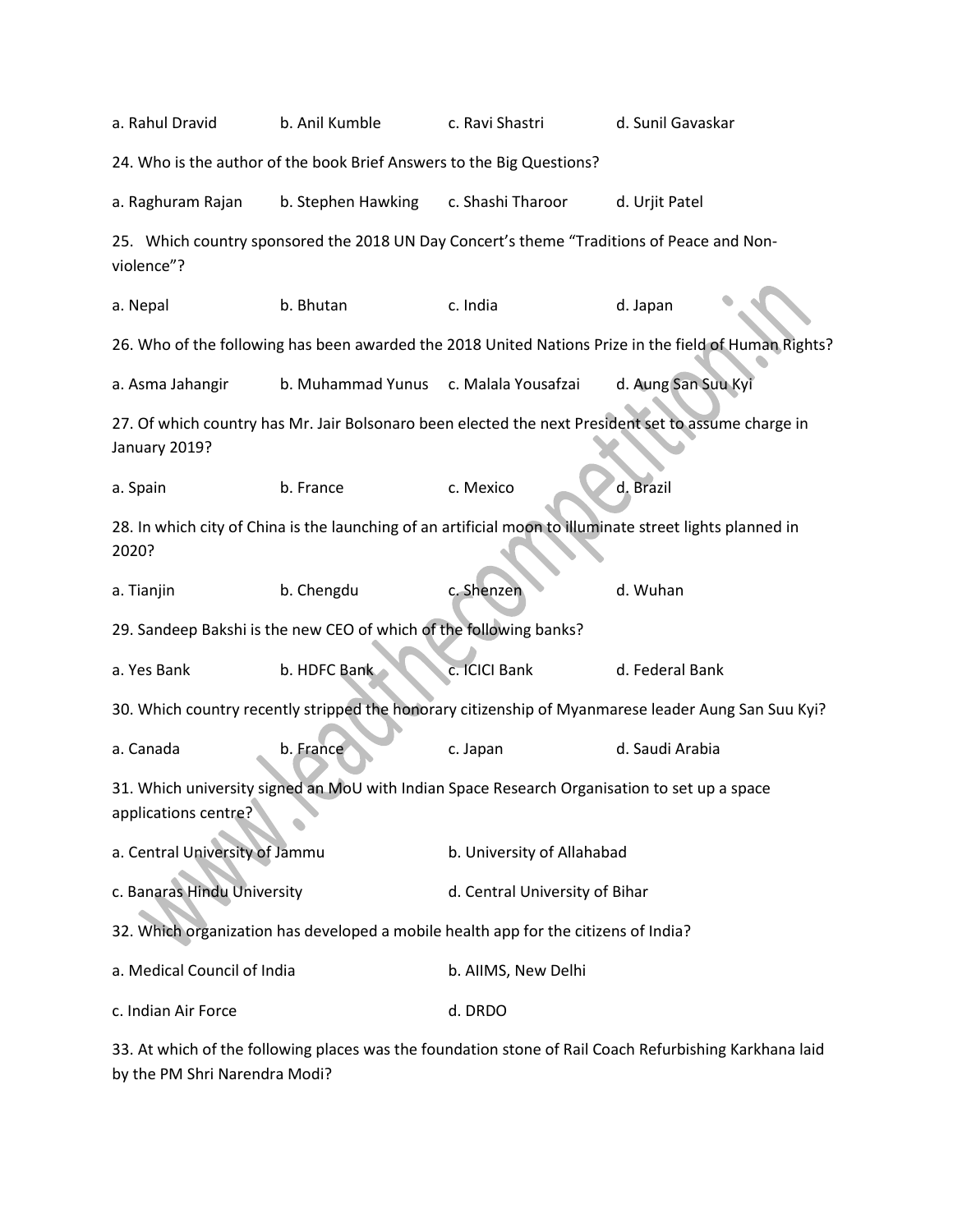| a. Rohtak                                                                                                   | b. Gurugram                                                                                                                                                                                                                                                                     | c. Panipat      | d. Sonepat                                                                                     |  |  |  |  |  |
|-------------------------------------------------------------------------------------------------------------|---------------------------------------------------------------------------------------------------------------------------------------------------------------------------------------------------------------------------------------------------------------------------------|-----------------|------------------------------------------------------------------------------------------------|--|--|--|--|--|
| 34. Which country was not a participant at IBSAMAR maritime exercise held in October 2018?                  |                                                                                                                                                                                                                                                                                 |                 |                                                                                                |  |  |  |  |  |
| a. India                                                                                                    | b. South Africa                                                                                                                                                                                                                                                                 | c. Brazil       | d. Russia                                                                                      |  |  |  |  |  |
|                                                                                                             | 35. With which country has India signed a deal to purchase S-400 Triumf missiles?                                                                                                                                                                                               |                 |                                                                                                |  |  |  |  |  |
| a. Russia                                                                                                   | b. France                                                                                                                                                                                                                                                                       | c. Germany      | d. Sweden                                                                                      |  |  |  |  |  |
|                                                                                                             | 36. To which country does 2018 Nobel Peace Prize recipient Nadia Murad belong?                                                                                                                                                                                                  |                 |                                                                                                |  |  |  |  |  |
| a. Afghanistan                                                                                              | b. Iraq                                                                                                                                                                                                                                                                         | c. Syria        | d. Yemen                                                                                       |  |  |  |  |  |
| Vision?                                                                                                     |                                                                                                                                                                                                                                                                                 |                 | 37. Which Indian airport has been awarded the Champions of the Earth award for Entrepreneurial |  |  |  |  |  |
| a. New Delhi                                                                                                | b. Bengaluru                                                                                                                                                                                                                                                                    | c. Kochi        | d. Hyderabad                                                                                   |  |  |  |  |  |
|                                                                                                             |                                                                                                                                                                                                                                                                                 |                 | 38. Which country topped the Human Capital Index 2018 released by World Bank in October 2018?  |  |  |  |  |  |
| a. United States                                                                                            | b. Japan                                                                                                                                                                                                                                                                        | c. South Korea  | d. Singapore                                                                                   |  |  |  |  |  |
|                                                                                                             | 39. Which city hosted the Summer Youth Olympics 2018?                                                                                                                                                                                                                           |                 |                                                                                                |  |  |  |  |  |
| a. Rio de Janeiro                                                                                           | b. Sao Paolo                                                                                                                                                                                                                                                                    | c. Buenos Aires | d. Montevideo                                                                                  |  |  |  |  |  |
|                                                                                                             |                                                                                                                                                                                                                                                                                 |                 |                                                                                                |  |  |  |  |  |
|                                                                                                             |                                                                                                                                                                                                                                                                                 |                 |                                                                                                |  |  |  |  |  |
|                                                                                                             |                                                                                                                                                                                                                                                                                 |                 |                                                                                                |  |  |  |  |  |
|                                                                                                             |                                                                                                                                                                                                                                                                                 |                 |                                                                                                |  |  |  |  |  |
|                                                                                                             | 40. Priyank Kanoongo is the new Chairperson of which of the following organizations?<br>a. National Commission for Protection of Child Rights<br>b. National Commission for Women<br>c. National Commission for Scheduled Tribes<br>d. National Commission for Backward Classes |                 |                                                                                                |  |  |  |  |  |
| 41. Who of the following has been awarded the Alternative Nobel Prize for Literature by the New<br>Academy? |                                                                                                                                                                                                                                                                                 |                 |                                                                                                |  |  |  |  |  |
| a. Haruki Murakami                                                                                          | b. Maryse Conde                                                                                                                                                                                                                                                                 | c. Kim Thuy     | d. Neil Gaiman                                                                                 |  |  |  |  |  |
| 42. Which country topped the medals tally at the 2018 Summer Youth Olympics in Argentina?                   |                                                                                                                                                                                                                                                                                 |                 |                                                                                                |  |  |  |  |  |
| a. China                                                                                                    | b. United States                                                                                                                                                                                                                                                                | c. Russia       | d. Germany                                                                                     |  |  |  |  |  |
| recently?                                                                                                   | 43. At which place in Haryana was the statue of Sir Chotu Ram unveiled by the Prime Minister of India                                                                                                                                                                           |                 |                                                                                                |  |  |  |  |  |
| a. Rohtak                                                                                                   | b. Faridabad                                                                                                                                                                                                                                                                    | c. Panipat      | d. Ambala                                                                                      |  |  |  |  |  |